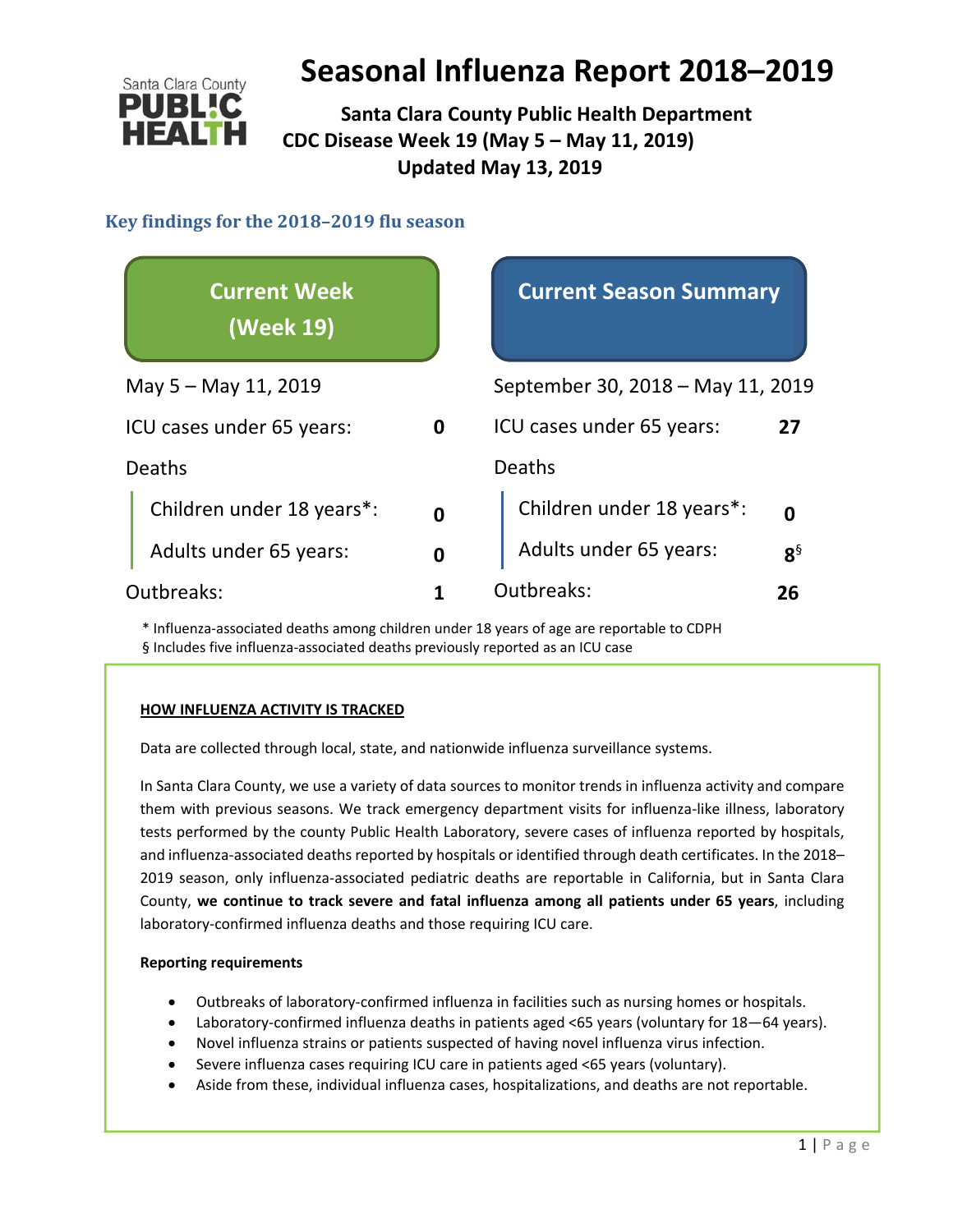# Santa Clara County

# **Seasonal Influenza Report 2018–2019**

# **Santa Clara County Public Health Department CDC Disease Week 19 (May 5 – May 11, 2019) Updated May 13, 2019**

## **Hospital emergency department visits for influenza‐like illness (ILI)**

Influenza‐like Illness (ILI) is defined as illness with fever (≥100°F or 37.8°C) and cough and/or sore throat (in the absence of a known cause). ESSENCE (Electronic Surveillance System for the Early Notification of Community‐Based Epidemics) is a real time, automated syndromic surveillance system that collects chief complaint data from emergency department visits at 8 Santa Clara County hospitals. Chief complaint data are sorted by syndrome and statistical algorithms are used to calculate unexpected rises in selected syndromes.

The proportion of weekly emergency department visits for ILI continued to decline and was 0.45% in week 19 (May 5 – May 11, 2019), lower than 0.65% in week 18 (April 28 – May 4, 2019) (Figure 1).



**Figure 1. Weekly percentage of emergency department visits for ILI through week 19,**

CDC Disease Week: a standardized weekly calendar provided by CDC, allowing data to be compared over multiple years Source: Santa Clara County Public Health Department, ESSESS, data are provisional as of May 11, 2019 and subject to change

## **Influenza‐coded deaths among persons of all ages**

Influenza‐coded deaths are defined as people who had influenza noted in any cause of death field on their death certificate. They are not necessarily laboratory-confirmed and are an underestimate of all influenzaassociated deaths. Due to the time needed to code deaths, these data will always lag behind the data included in the rest of this report and are subject to change, particularly for the most recent weeks.

During week 18 (April 28 – May 4, 2019), no influenza‐coded deaths among Santa Clara County residents were identified by the California Department of Public Health Influenza Surveillance Program (Figure 2). Surveillance data for deaths as of week 19 (May 5 – May 11, 2019) are not yet available.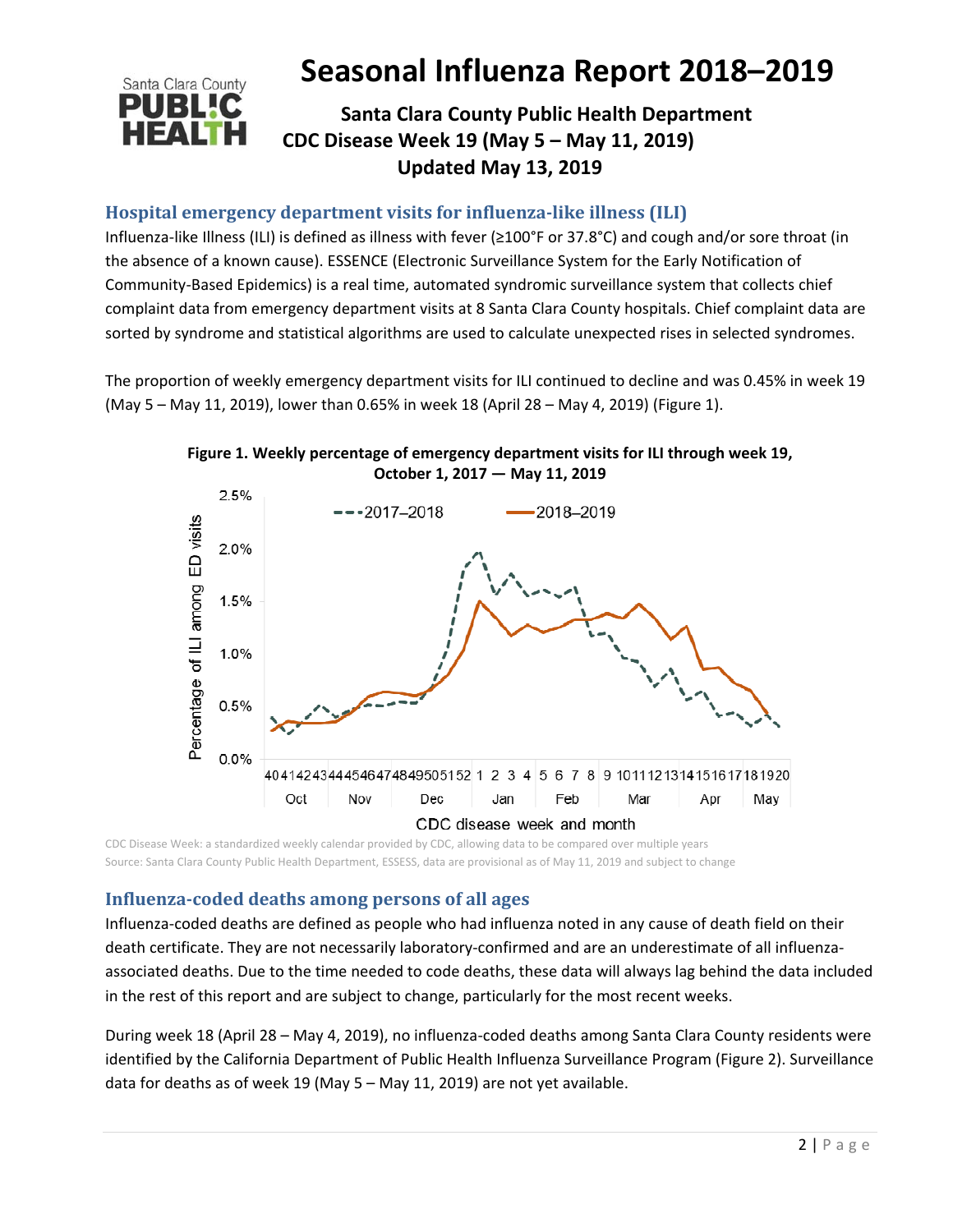

# **Santa Clara County Public Health Department CDC Disease Week 19 (May 5 – May 11, 2019) Updated May 13, 2019**

**Figure 2. Weekly percentage of influenza‐coded deaths among persons of all ages through week 18,** 

**October 1, 2017 — May 4, 2019** 6.0%  $--2017-2018$  $-2018 - 2019$ of all deaths due to influenza 5.0% 4.0% 3.0%  $2.0%$ 1.0%  $\frac{5}{6}$  $0.0%$ 40 41 42 43 44 45 46 47 48 49 50 51 52 01 02 03 04 05 06 07 08 09 10 11 12 13 14 15 16 17 18 19 Oct Nov Dec Jan Feb Mar Apr May CDC disease death week and month

Source: California Department of Public Health, Influenza Surveillance Program, data as of May 4, 2019 Note: Coding of deaths can be delayed by several weeks and may result in data discrepenies based on available California Department of Public Health and local county health data. Influenza-coded deaths will be included once enough information is available.

## **Laboratory‐confirmed influenza ICU cases and deaths in persons ages 0–64 years**

Although only laboratory‐confirmed influenza‐associated pediatric deaths are reportable in California, in Santa Clara County, we also track deaths in county residents aged 18–64 years. Reporting of non‐fatal cases of laboratory-confirmed influenza requiring ICU level care is recommended for persons aged 0-64 in Santa Clara County, but not required in California, so severe influenza cases are likely under‐reported.

During week 19, May 5 – May 11, 2019, no laboratory‐confirmed influenza cases requiring ICU level care and no influenza‐associated deaths among persons under age 65 years were reported (Table 1, Figure 3). A total of twenty-seven ICU cases and eight deaths among persons under 65 years have been reported for the 2018 – 2019 influenza season (Table 1). Cases aged 65 years and older are not reportable.

| . .          |     |               |                           |  |  |
|--------------|-----|---------------|---------------------------|--|--|
| Age (years)  | ICU | <b>Deaths</b> | <b>Total severe cases</b> |  |  |
| 5<           |     |               |                           |  |  |
| $5 - 17$     |     |               |                           |  |  |
| $18 - 39$    |     |               |                           |  |  |
| $40 - 64$    | 20  |               | 27                        |  |  |
| <b>Total</b> | 27  |               | 35                        |  |  |

#### **Table 1. Laboratory‐confirmed influenza ICU cases and deaths in persons aged 0–64 years reported through week 18, September 30, 2018 – May 11, 2019**

Source: California Reportable Disease Information Exchange (CalREDIE), 2019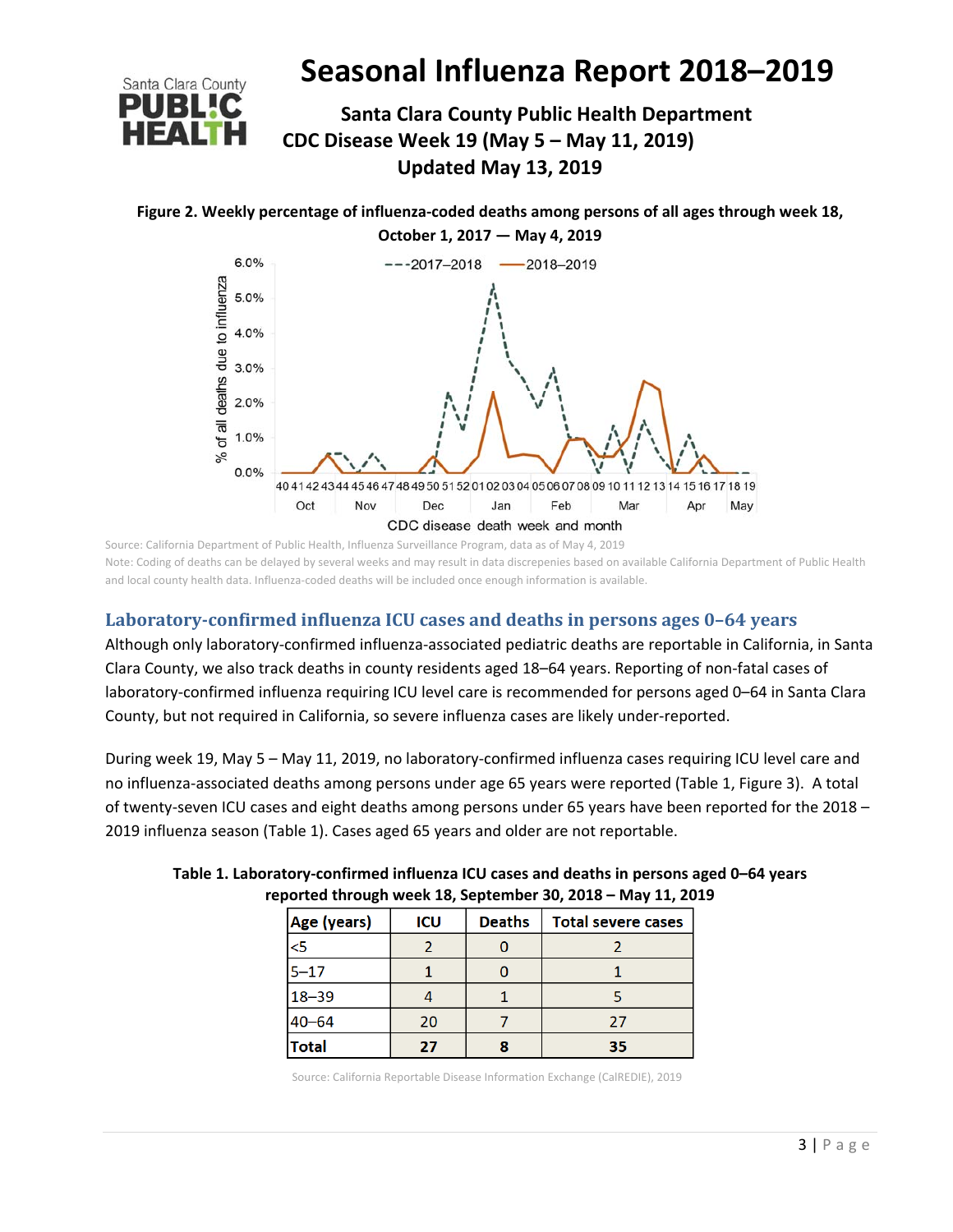

# **Santa Clara County Public Health Department CDC Disease Week 19 (May 5 – May 11, 2019) Updated May 13, 2019**





#### **Laboratory‐confirmed influenza outbreaks**

One laboratory‐confirmed influenza outbreaks were reported in week 19 (May 4 – May 11, 2019). A total of twenty‐six laboratory‐confirmed influenza outbreaks have been reported in Santa Clara County for the 2018 – 2019 influenza season.

## **Influenza Virologic Surveillance**

The Santa Clara County Public Health Laboratory (PHL) performs PCR testing to detect influenza A and influenza B viruses including subtypes of influenza A such as H3 and H1N1.

During week 19 (May 4 – May 11, 2019), no specimens were sent to PHL for influenza testing (Table 2).

As only a small fraction of providers and laboratories send specimens to PHL for testing, these data may not accurately reflect influenza activity in the county. Specimens tested at PHL include both outpatients and inpatients hospitalized without ICU level care and may include residents from outside Santa Clara County. Therefore, not all the patients who tested positive at PHL were reportable to Santa Clara County.

| Flu season | <b>Report date</b>             | Number of<br>specimens<br>tested | Total positive for influenza A by subtype |                        |                                                               |                                         |                           |                                                                    |
|------------|--------------------------------|----------------------------------|-------------------------------------------|------------------------|---------------------------------------------------------------|-----------------------------------------|---------------------------|--------------------------------------------------------------------|
|            |                                |                                  | A/H3<br>$($ %*)                           | 2009 A/H1N1<br>$(%^*)$ | Influenza A (+),<br>negative for A/H3 and<br>2009 A/H1N1 (%*) | Inconclusive<br>for 2009<br>$A/H1$ (%*) | for influenza<br>$B(%^*)$ | Total positive Total positive for<br>influenza A or<br>influenza B |
| 2018-2019  | May 5 - May 11,<br>2019        | 0                                | 0(0)                                      | 0(0)                   | 0(0)                                                          | 0(0)                                    | 0(0)                      | 0                                                                  |
|            | Sep 30, 2018 - May<br>11.2019  | 220                              | 17(8)                                     | 182 (87)               | 4(2)                                                          | 7(3)                                    | 0(0)                      | 210                                                                |
| 2017-2018  | Oct 1, $2017 - May$<br>12.2018 | 393                              | 293<br>(80)                               | 58(16)                 | 1(1)                                                          | 0(0)                                    | 13(4)                     | 364+                                                               |

**Table 2. Influenza specimens tested by the Santa Clara County Public Health Laboratory**

 \* Denominator of the percentage is the total positive for influenza A or influenza B. Percentages may not sum to 100% due to rounding. † One specimen tested positive for both influenza A/H3 and influenza B and was only counted once.